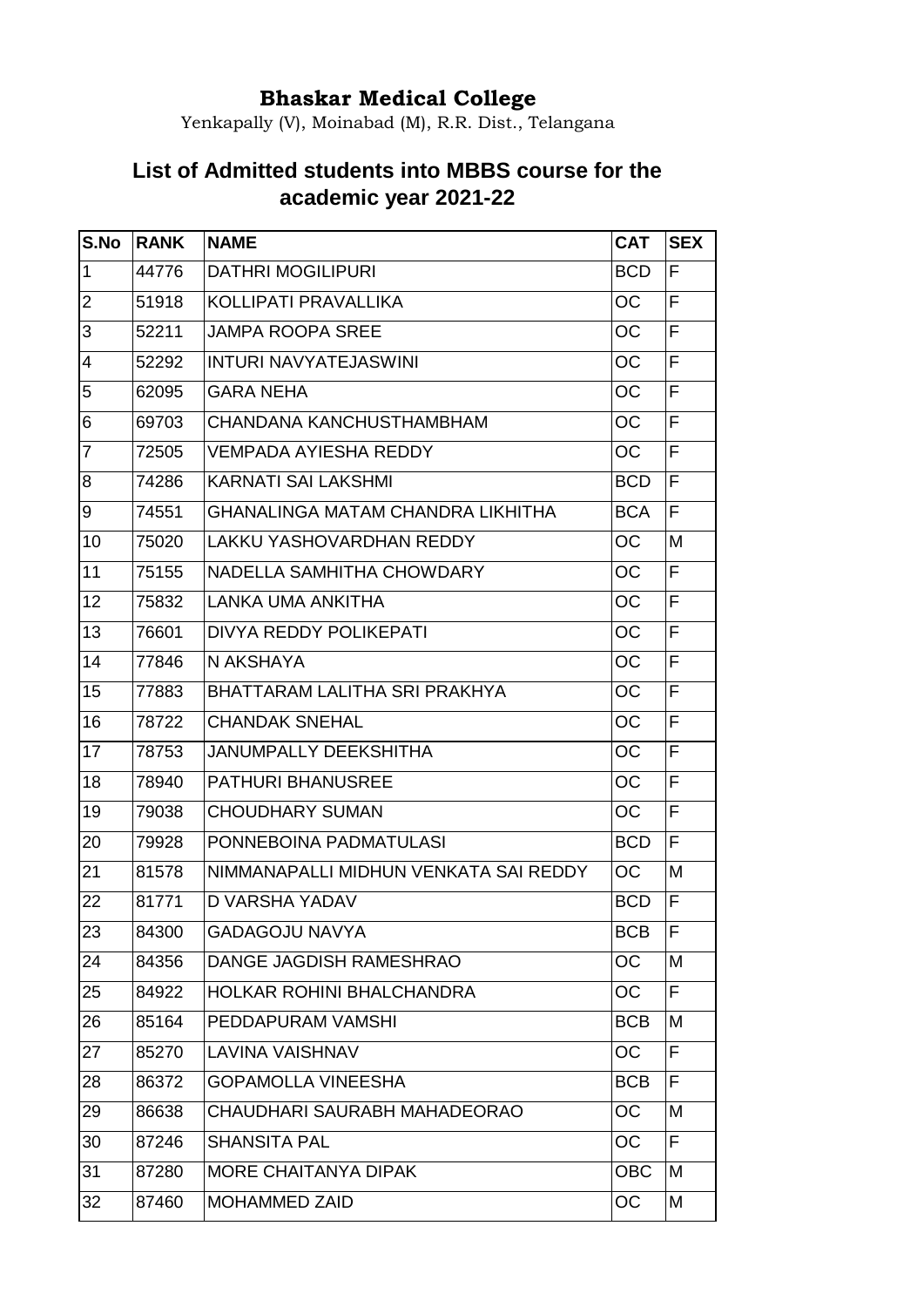| 33 | 88583  | <b>MANNE MOUNIKA</b>                | OС         | F |
|----|--------|-------------------------------------|------------|---|
| 34 | 90143  | PIMPLE BALAJI DILIP                 | OС         | M |
| 35 | 90329  | PANJWANI NIYATI RAJKUMAR            | OС         | F |
| 36 | 90937  | <b>SAKSHI INGOLE</b>                | ОВС        | F |
| 37 | 91217  | <b>M SUPRIYA</b>                    | <b>BCD</b> | F |
| 38 | 91400  | <b>SIRSATH PRADIP NAMDEO</b>        | OС         | M |
| 39 | 91639  | RATHNA ADITHYA                      | <b>BCB</b> | M |
| 40 | 91985  | <b>BANGAR CHANDRASHEKHAR RAMRAO</b> | OС         | M |
| 41 | 92243  | YEDUGANI MEENAKSHI                  | <b>BCD</b> | F |
| 42 | 92322  | <b>SYED HYDER ALI</b>               | ОC         | M |
| 43 | 92857  | <b>GORDE YASH HIMMATRAO</b>         | <b>OBC</b> | M |
| 44 | 93002  | PATHAN SHOEB KHAN KALANDAR KHAN     | OС         | M |
| 45 | 94176  | ANEM ARCHANA                        | <b>BCD</b> | F |
| 46 | 94204  | PRANAV KADAM                        | OС         | M |
| 47 | 94345  | <b>SANA NAUSHEEN</b>                | <b>BCE</b> | F |
| 48 | 94440  | AJJAKOLLU AKSHITA SHANTI            | <b>BCD</b> | F |
| 49 | 94693  | KANUBOINA VINEELA                   | <b>BCD</b> | F |
| 50 | 94985  | <b>KAPPE SAI PRIYA</b>              | <b>BCB</b> | F |
| 51 | 96248  | <b>ABHINAV SAMRAT VELPULA</b>       | <b>BCD</b> | M |
| 52 | 96256  | <b>VALISHETTY CHANDRA VAMSHI</b>    | <b>BCB</b> | M |
| 53 | 96380  | KULKARNI MARTAND JAYANTRAO          | OС         | M |
| 54 | 96617  | ZAGADE RUSHIKESH SUNIL              | OС         | M |
| 55 | 96720  | <b>KHAN ZEESHAN ABRAR</b>           | OС         | M |
| 56 | 96723  | <b>JAJA BHARATH</b>                 | <b>BCD</b> | M |
| 57 | 96833  | <b>MAILARAM SUJAN</b>               | <b>BCD</b> | M |
| 58 | 96880  | <b>SHAIK AAMEER AHMED</b>           | <b>BCE</b> | M |
| 59 | 97003  | POGULA RAHUL PAKSE                  | <b>BCD</b> | M |
| 60 | 97300  | <b>URBA QUDDUS</b>                  | <b>BCE</b> | F |
| 61 | 97481  | <b>PUND PIYUSH BABAN</b>            | ОC         | M |
| 62 | 97552  | NUKALA VIJAY VENKAT VAMSI           | <b>BCD</b> | M |
| 63 | 97644  | PATIL PRATHAMESH DINKAR             | OС         | M |
| 64 | 97685  | <b>HARSHIKA NEHIL</b>               | ОC         | F |
| 65 | 97848  | PALKAR ATHARVA SHEKHAR              | OBC        | M |
| 66 | 98768  | MOHD AHFAAZ MOHD FAYYAZ             | OС         | M |
| 67 | 99706  | <b>GYANADA BADIPATLA</b>            | <b>BCB</b> | F |
| 68 | 100909 | <b>RAUT ASHISH SURESH</b>           | OС         | M |
| 69 | 101130 | YASH TAREKAR                        | ОC         | M |
|    |        |                                     |            |   |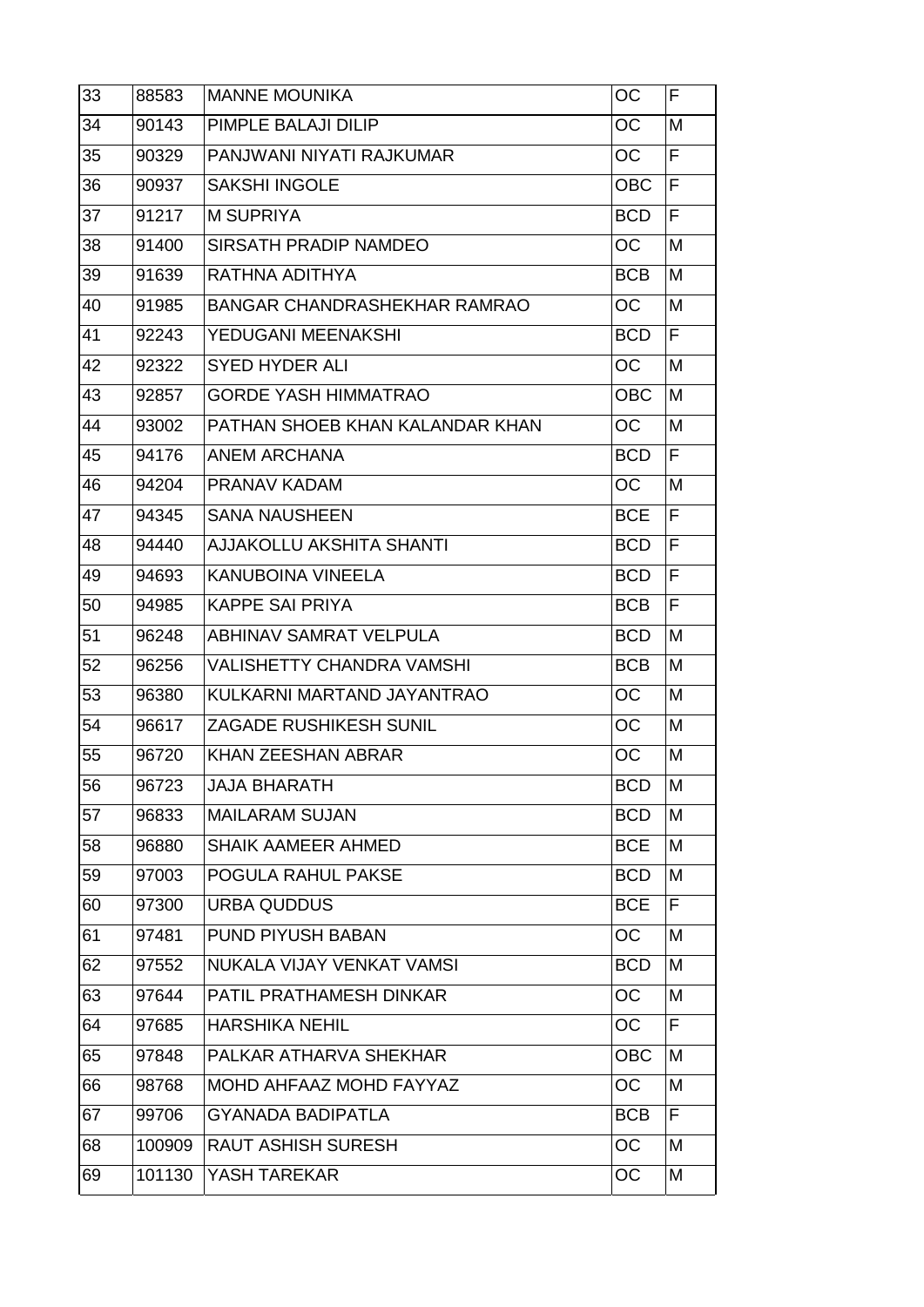| 70  | 101155 | <b>SELINA PRIYADARSINI</b>      | OC         | F |
|-----|--------|---------------------------------|------------|---|
| 71  | 101302 | <b>PULIPATI REVANTH</b>         | <b>BCB</b> | M |
| 72  | 101493 | <b>MHETRE PRATIKSHA UMAKANT</b> | <b>OBC</b> | F |
| 73  | 101691 | KANDIKONDA KALYANI GOUD         | <b>BCB</b> | F |
| 74  | 101891 | RODE MAITHILI PRALHAD           | OС         | F |
| 75  | 102389 | PRASANNA RANJIT MOZARIKAR       | ОC         | M |
| 76  | 102689 | <b>ASABE TEJAS VISHNU</b>       | OC         | M |
| 77  | 102785 | MALGE SARVESH VIJAYKUMAR        | OC         | M |
| 78  | 103024 | <b>BHIRUD SOHAN KHEMCHAND</b>   | OC         | M |
| 79  | 104096 | <b>BEJJENKI RAVI KUMAR</b>      | <b>BCB</b> | M |
| 80  | 104326 | K AJAY KUMAR GOUD               | <b>BCB</b> | M |
| 81  | 104446 | <b>MANJUSHA PATEL</b>           | <b>OC</b>  | F |
| 82  | 106864 | TUSHAR PARDESHI                 | <b>OC</b>  | M |
| 83  | 107097 | <b>IPAWAR ANURAG NARSING</b>    | OС         | M |
| 84  | 107340 | RASHMIKA RAJEEV JOSHI           | <b>OC</b>  | F |
| 85  | 108608 | PACHORE UDYAM RAMESH            | <b>OBC</b> | M |
| 86  | 109821 | <b>S ABHIRAMI</b>               | OC         | F |
| 87  | 110641 | CHINNA SAMA ARJUN REDDY         | <b>OC</b>  | M |
| 88  | 111295 | POTDUKHE SHREYAS PRADIP         | <b>OC</b>  | M |
| 89  | 111673 | <b>BELLAMKONDA TARAN</b>        | ОC         | M |
| 90  | 112372 | <b>MOHD HASEEB</b>              | <b>BCE</b> | M |
| 91  | 114888 | <b>VELHAL AARYA</b>             | OС         | F |
| 92  | 115677 | <b>IMANE MAYURESH NITIN</b>     | <b>OBC</b> | M |
| 93  | 116849 | <b>DIKSHANT SHASHIDHAR</b>      | OC         | M |
| 94  | 118672 | LOTAVATH PAVAN RATHOD           | ST         | М |
| 95  | 119467 | KATRAVATH VARSHA RATHOD         | <b>ST</b>  | F |
| 96  | 125473 | SABHAVATH MOUNIKA               | <b>ST</b>  | F |
| 97  | 126417 | DHARAVATH SAMPATH KUMAR         | <b>ST</b>  | M |
| 98  | 127988 | <b>ROHITH DEVI</b>              | <b>SC</b>  | M |
| 99  | 129081 | <b>MURAVATH SRIKANTH</b>        | <b>ST</b>  | M |
| 100 | 129722 | <b>BANOTHU NAVEEN KUMAR</b>     | <b>ST</b>  | M |
| 101 | 129779 | <b>JARPULA UMESH</b>            | <b>ST</b>  | M |
| 102 | 131871 | <b>CHINTHA NAVYA</b>            | <b>SC</b>  | F |
| 103 | 136126 | TUMULURI NAGA NIKHILA           | OC         | F |
| 104 | 138169 | <b>KATHULA ALIVELU</b>          | <b>SC</b>  | F |
| 105 | 139684 | KOTHAPALLY ASHISH KUMAR         | <b>SC</b>  | М |
| 106 | 142818 | ILIKHITHAPUDI JAHNAVI           | <b>SC</b>  | F |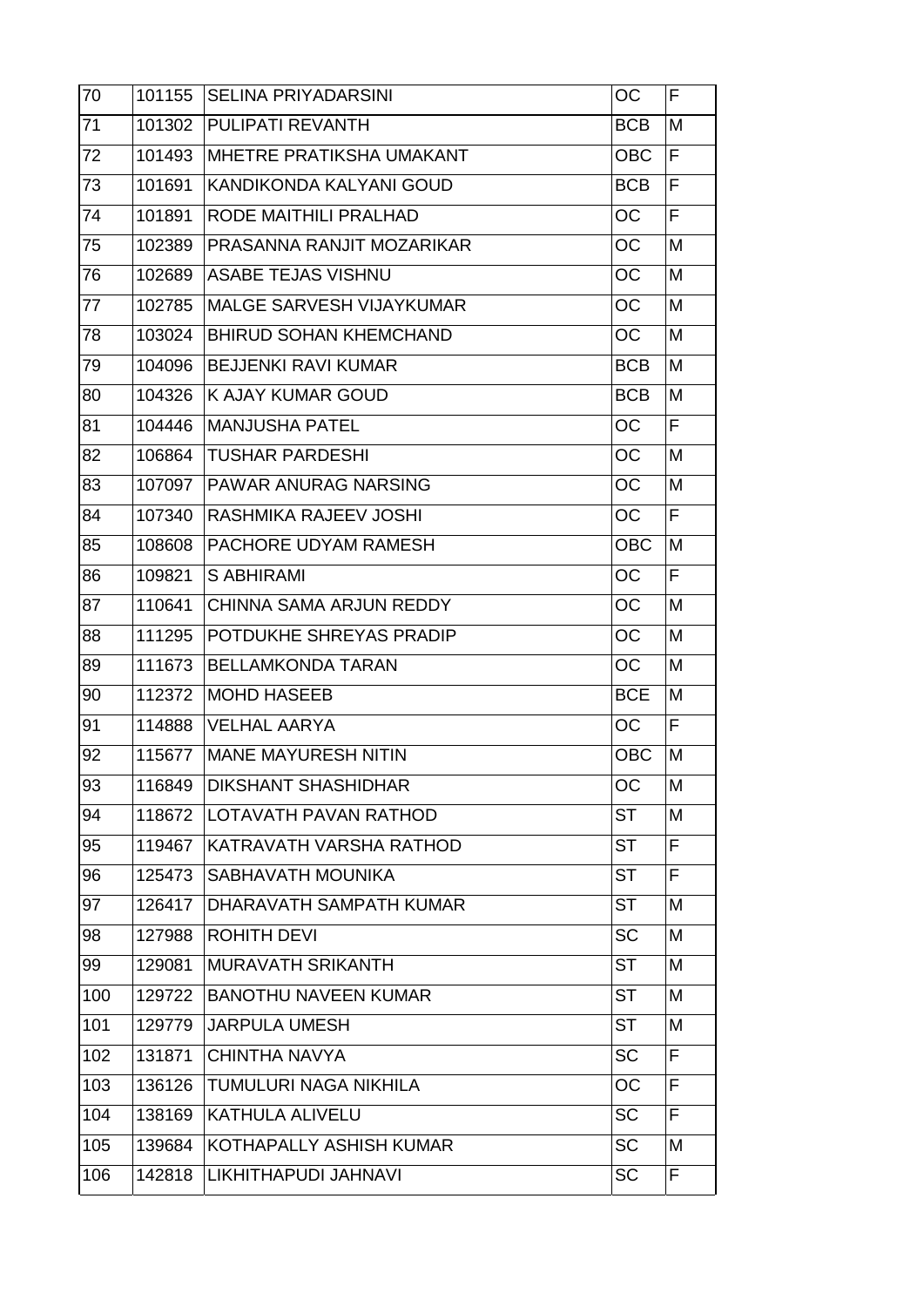| 107 | 144048 | RAMAGALLA SUPRIYA                    | SC         | F  |
|-----|--------|--------------------------------------|------------|----|
| 108 | 149382 | <b>CHINSETTY ROJA SREE</b>           | <b>SC</b>  | ΙF |
| 109 | 149535 | <b>TELUGAMALLA SRUJANA</b>           | <b>SC</b>  | F  |
| 110 | 149756 | <b>SANKEY SHIVA KISHORE</b>          | <b>SC</b>  | M  |
| 111 | 151868 | <b>BANTU KRUPA SAMUEL</b>            | <b>SC</b>  | M  |
| 112 | 153043 | A P PAAYAL                           | <b>SC</b>  | F  |
| 113 | 155671 | RAVI KEERTHIKA RAO                   | <b>SC</b>  | F  |
| 114 | 157367 | <b>MUTHYALA SREENIDHI</b>            | <b>BCA</b> | F  |
| 115 | 159699 | <b>G VAMSHI KRISHNA</b>              | <b>BCA</b> | M  |
| 116 | 164812 | <b>KAPARAPU UMA VYSHNAVI</b>         | <b>BCA</b> | F  |
| 117 | 167326 | <b>BOLLAM EDWIN PREETHAM</b>         | <b>BCC</b> | M  |
| 118 | 172855 | PODILA UDAY BHASKAR                  | <b>BCA</b> | M  |
| 119 | 216900 | <b>BODDAM SANJANA</b>                | <b>BCD</b> | F  |
| 120 | 247895 | BENDAPUDI NAGA SRIYA LASYA PRIYA     | OС         | F  |
| 121 | 251559 | C HARSHITHA                          | <b>BCD</b> | F  |
| 122 | 272259 | <b>ADITHI JANGE</b>                  | <b>BCD</b> | F  |
| 123 | 281898 | <b>SRIKAR REDDY EAPUR</b>            | OC         | M  |
| 124 | 285085 | <b>BELIDHE KISHORE GUPTA</b>         | OС         | M  |
| 125 | 296152 | PANDRAPRAGADA SAI VAISHNAV           | OC         | M  |
| 126 | 325143 | NADIMPALLY HARSHITA VARMA            | OC         | F  |
| 127 | 338959 | KANDIBANDA SHREEYA                   | <b>OC</b>  | F  |
| 128 | 346357 | <b>ANNAMBHOTLA SRI LASYA</b>         | OС         | F  |
| 129 | 351357 | <b>JAKKINABOINA SAIGAYATHRI</b>      | <b>BCA</b> | F  |
| 130 | 377775 | <b>SARVEPALLI SREE RAMYA RITHIKA</b> | <b>OC</b>  | F  |
| 131 | 387644 | SANJANA REDDY THADUR                 | OC         | F  |
| 132 | 391628 | MOHAMMED ADYAN AKBAR                 | <b>BCE</b> | M  |
| 133 | 394690 | <b>SHAMAILA MOHAMMED</b>             | <b>BCE</b> | F  |
| 134 | 425403 | <b>AMRITHA SAI SIRIPURAPU</b>        | ОC         | F  |
| 135 | 457721 | PALAMARI PARTHAVI REDDY              | <b>OC</b>  | F  |
| 136 | 489916 | <b>KUMARA SAI JETRA</b>              | OС         | F  |
| 137 | 508590 | <b>HANSIN VANAMA</b>                 | OC         | M  |
| 138 | 522293 | YASH KUMAR AGARWAL                   | ОC         | M  |
| 139 | 522371 | <b>GALI MEGHANA</b>                  | OС         | F  |
| 140 | 525779 | <b>HIMANI AYYADAPU</b>               | OC         | F  |
| 141 | 528382 | <b>ILLURU SINDHURA REDDY</b>         | OС         | F  |
| 142 | 553743 | <b>NEERUDU SOWMYA</b>                | <b>BCD</b> | F  |
| 143 | 581329 | <b>IISWARYA TALARI</b>               | OC.        | F  |